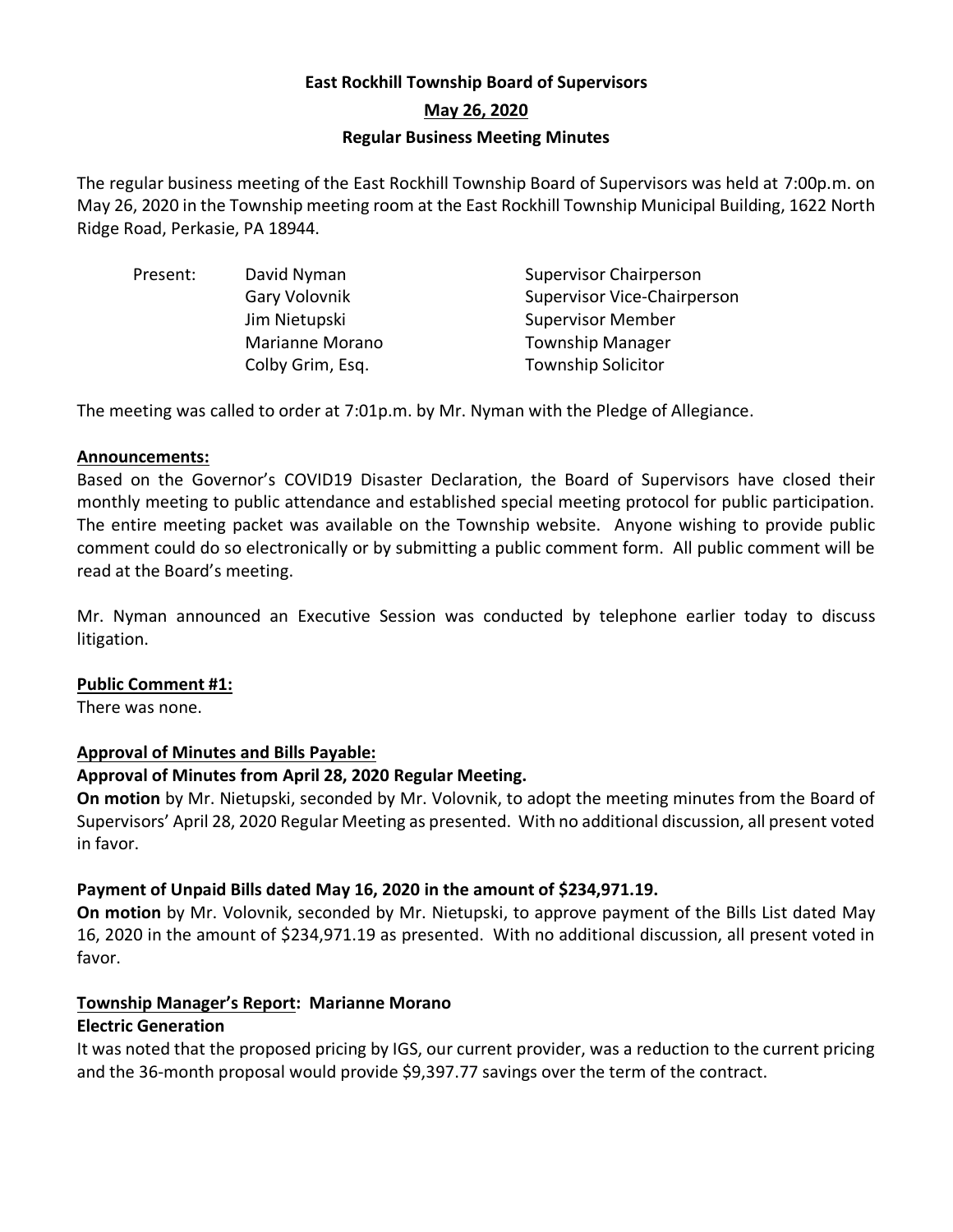**On motion** by Mr. Nietupski, seconded by Mr. Volovnik, to approve IGS energy electric generation contact for 36-months at the cost of \$0.05540 with gross receipts tax, as presented. With no additional discussion, all present voted in favor.

## **Trash District Contract**

**On motion** by Mr. Volovnik, seconded by Mr. Nietupski, to reaffirm Republic Services Trash District Contract option 1B Tote option year 2021 in the amount of \$23.45 and option year 2022 in the amount of \$24.16 and Option 1C Tote option year 2021 in the amount of \$23.04 and option year 2022 in the amount of \$23.75 as presented. With no additional discussion, all present voted in favor.

## **Internet Technology**

**On motion** by Mr. Nietupski, seconded by Mr. Volovnik, approving Computer Cabling Systems Estimate for the Municipal office addition and renovation in the not to exceed amount of \$12,452.40 as presented. With no additional discussion, all present voted in favor.

## **Municipal Office Addition and Renovation**

**On motion** by Mr. Volovnik, seconded by Mr. Nietupski, authorizing a change order for semi-transparent stain product on trusses in the not to exceed amount of \$17,485.00 as presented. With no additional discussion, all present voted in favor.

#### **Zoning Permit Fee Waiver Request**

**On motion** by Mr. Volovnik, seconded by Mr. Nietupski, approving a requested zoning fee waiver for the Pennridge School District's 2020 graduation ceremony firework display in the amount of \$500.00. With no additional discussion, all present voted in favor.

## **Fee-In-Lieu of Refund Request**

It was noted that the seller of the property could recover the fees from the buyer at closing and the land development as recorded could still be completed.

**On motion** by Mr. Volovnik, seconded by Mr. Nietupski, to deny reimbursement of Foreman Farms, Butler Lane, Recreation Land fee-in-lieu of in the amount of \$1,900.00 street improvement fee-in-lieu in the amount of \$5,000.00 unless the recorded plan can be terminated by the applicant. With no additional discussion, all present voted in favor.

## **Willard H. Markey Centennial Park In-Memoriam Request**

**On motion** by Mr. Nietupski, seconded by Mr. Volovnik, to approve one plum tree in memory of Kurt Geisert to be planted by his family at a memorial event at Willard H. Markey Centennial Park next to a plum tree planted in memory of Doris Geisert as presented. With no additional discussion, all present voted in favor.

## **Solicitor Report: Colby Grim, Esq.**

## **Agreement of Sale for Conservation Easement**

Mr. Grim noted he had not gotten a response from the property owner on the draft Agreement.